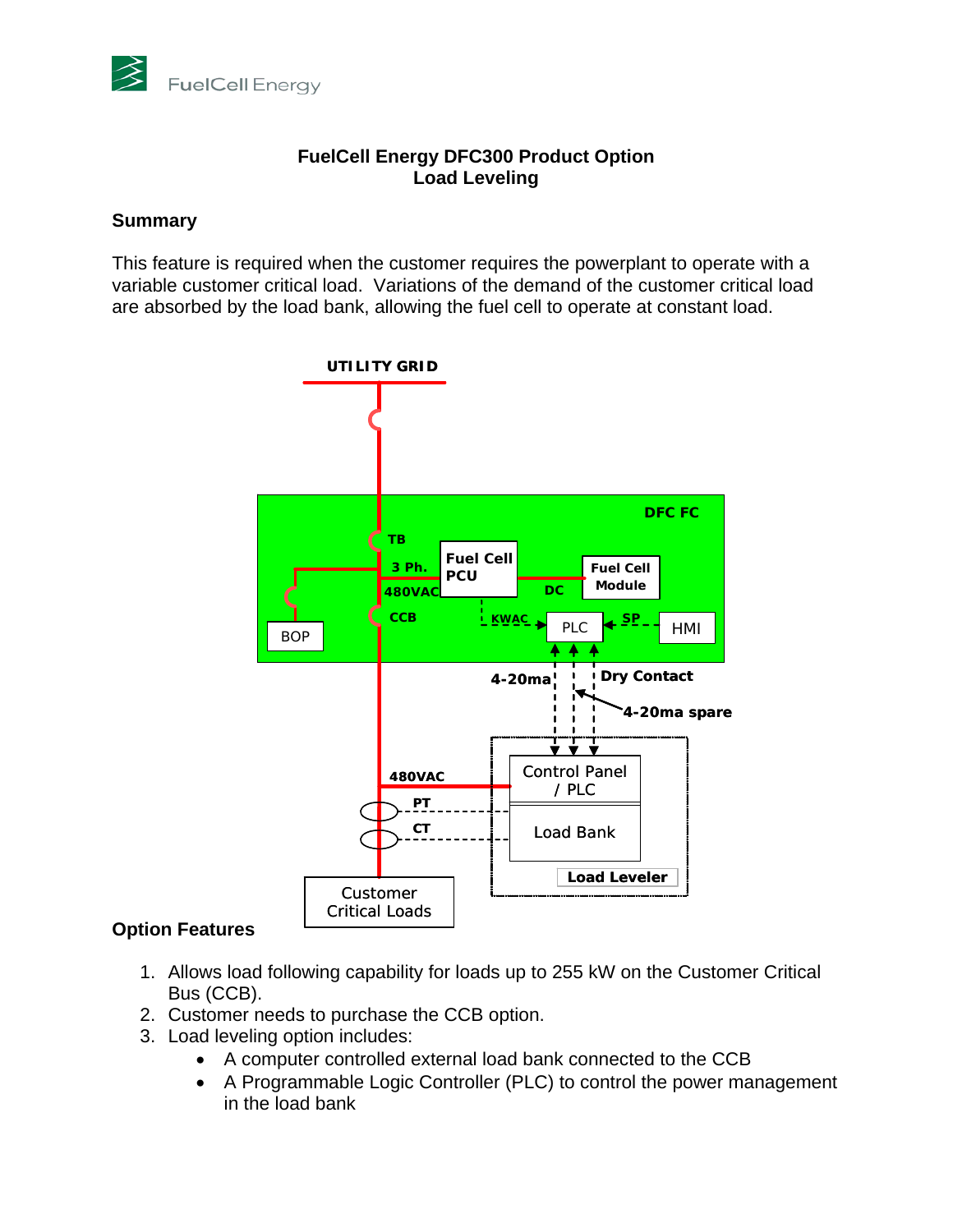

### **FuelCell Energy DFC1500 Product Option Load Leveling**

### **Summary**

This feature is required when the customer requires the powerplant to operate with a variable customer critical load. Variations of the demand of the customer critical load are absorbed by the load bank, allowing the fuel cell to operate at constant load.



# **Option Features**

- 1. Allows load following capability for loads up to 1190 kW on the Customer Critical Bus (CCB).
- 2. Customer needs to purchase the CCB Option.
- 3. Load leveling option includes:
	- A computer controlled external load bank connected to the CCB
	- A Programmable Logic Controller (PLC) to control the power management in the load bank